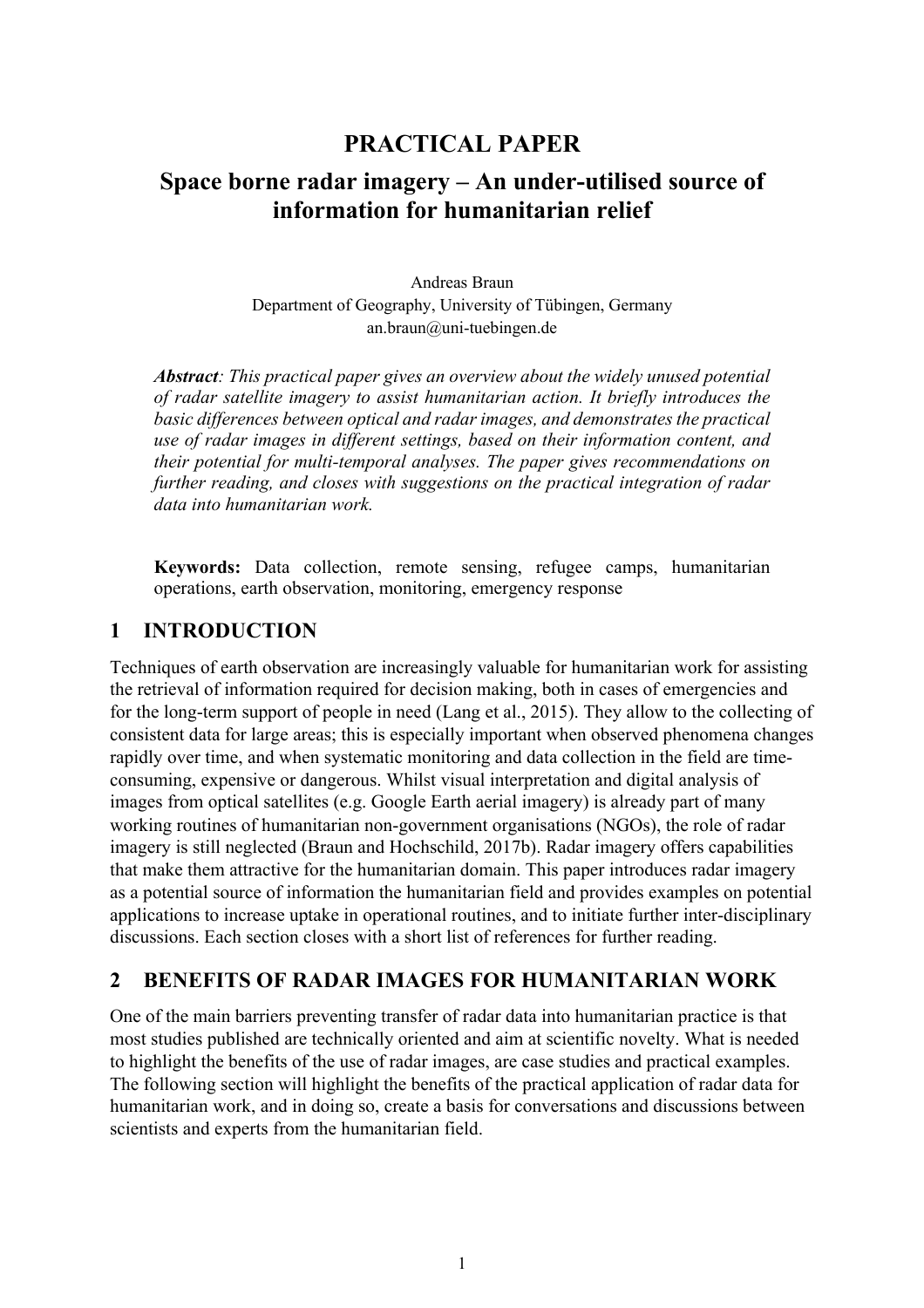#### **2.1 Basic Principles and Specifications**

Radar satellites send signals to the earth's surface to form an image. These signals consist of microwaves that penetrate cloud cover independently from daylight. This allows reliable image acquisition for emergency response, and a constant monitoring of an area at regular intervals. Radar images do not show natural colours; instead the intensity of the returned signal is determined by the physical characteristics of a surface (i.e. roughness, moisture, material, size, structure, and orientation). This means radar images can be used to identify structures that are not visible, or only mildly visible, to the human eye at low contrast.



Figure 1: Comparison between optical (left) and radar (middle and right) satellite images.

Figure 1 illustrates the sensitivity of radar imagery to different surface characteristics. Figure 1 displays the area of Dadaab and Kenya (including the refugee camps of Dagahaley, Ifo and Ifo2), depicted through optical (leftmost) and radar (middle and rightmost) satellites. All images are of the same spatial resolution (pixel size of 10 m) and are freely accessible through the Copernicus Programme of the European Space Agency (Aschbacher, 2017).

As can be seen in the optical imagery in Figure 1, the built-up areas have similar bluish grey colour tones as the braided river system in the northeast and the shrublands in the southwest. The built-up areas become more clearly visible in the radar image (middle) as the horizontal structures of the buildings, and their solid construction materials (stone and partly metal), cause high radar backscatter intensity. Furthermore, the radar images (single and multitemporal) reveal more variation in the centre of the images and the river systems due to different levels of soil compaction and moisture. The Figure 1 radar imagery also shows that the building structure of Ifo2 is different, because it consists of light tents with a more regular structure.

The multi-temporal radar image on the right consists of the overlay of three images acquired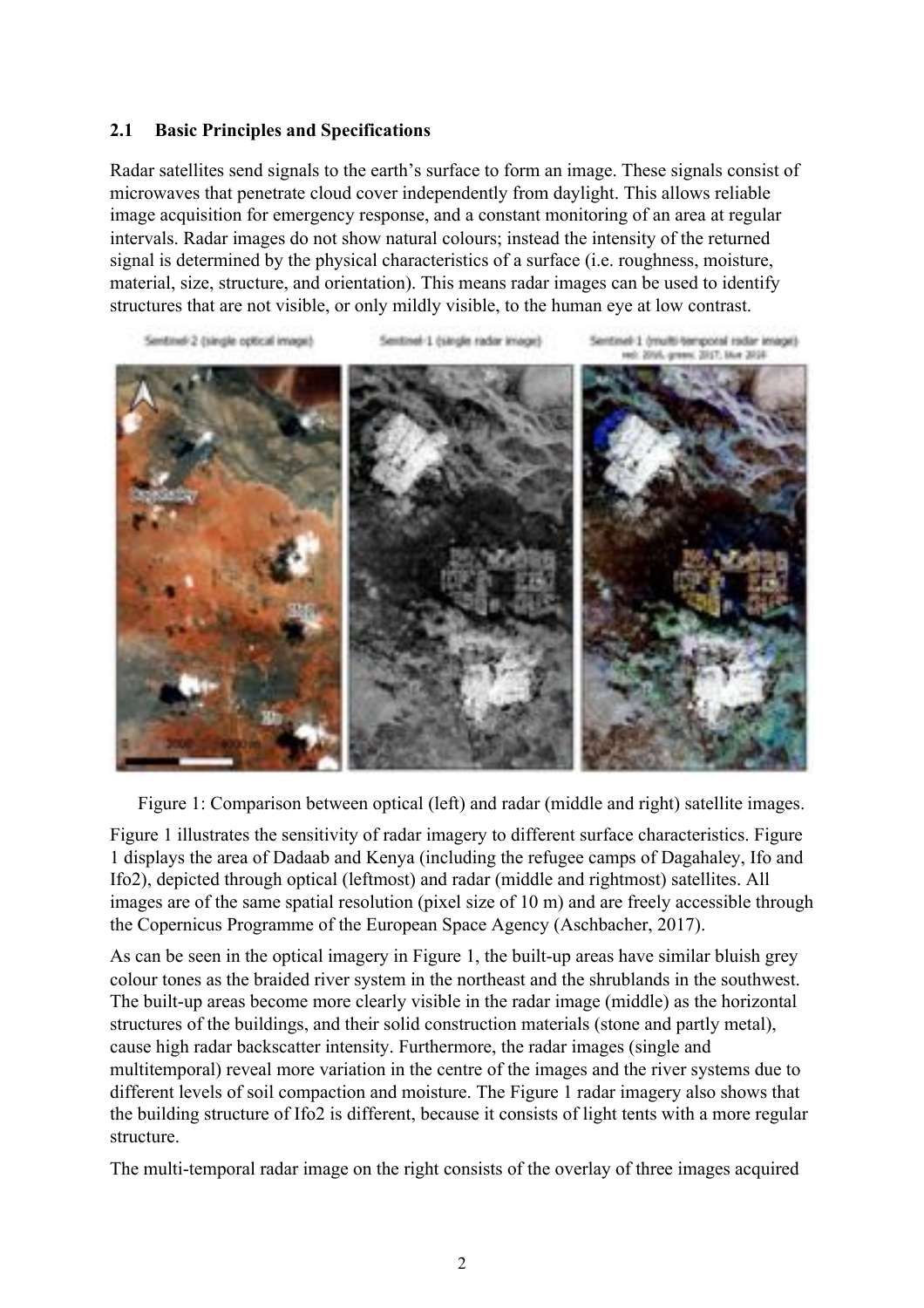at different times; the images were coloured to represent the year the image was taken (i.e. red: 2016, green: 2017, blue: 2018). This form of additive colour mixing allows the identification of temporal dynamics of the area over time, represented in a singular image (Beatty, 1983). For example, an extension of camp Dagahaley can be seen to have occurred in 2018 (indicated in blue), whilst Ifo2 experienced increasing soil compaction and vegetation retrogression as visualised by the red tones in the surroundings of Ifo2 which indicate that former volume scattering from plants was successively replaced by simple surface scattering from bare and flat soils. How the information content of radar imagery can contribute to humanitarian work, as well its potential for temporal analyses, is demonstrated in more detail in the following sections.

As a first reading recommendation, a compact and nicely illustrated introduction to radar remote sensing is given by Moreira et al. (2013). It uses comparably simple language to outline the technique of radar remote sensing, and its possible applications.

#### **2.2 Information Content**

As shown in the previous example, radar images are suitable to highlight buildings and urban structures, for example to estimate the number of people in need. As suggested by the *Handbook for Emergencies* published by the United Nations High Commissioner for Refugees (UNHCR, 2007) satellite images allow as assessment of the numbers of people in need by assessing the areas of their camps or by counting their dwellings. To give another visual example, Figure 2 shows a small part of the area of Kutupalong in Bangladesh in a very high-resolution radar image. It was acquired by the sensor TerraSAR-X at a spatial resolution of around 50 centimetres and impressively illustrates the change in land cover between 30 September and 27 December 2017. During that period, over 650,000 refugees crossed the border to Bangladesh to seek shelter from violent persecution in Myanmar, leading to enormous growth of the camp (UNHCR, 2017).

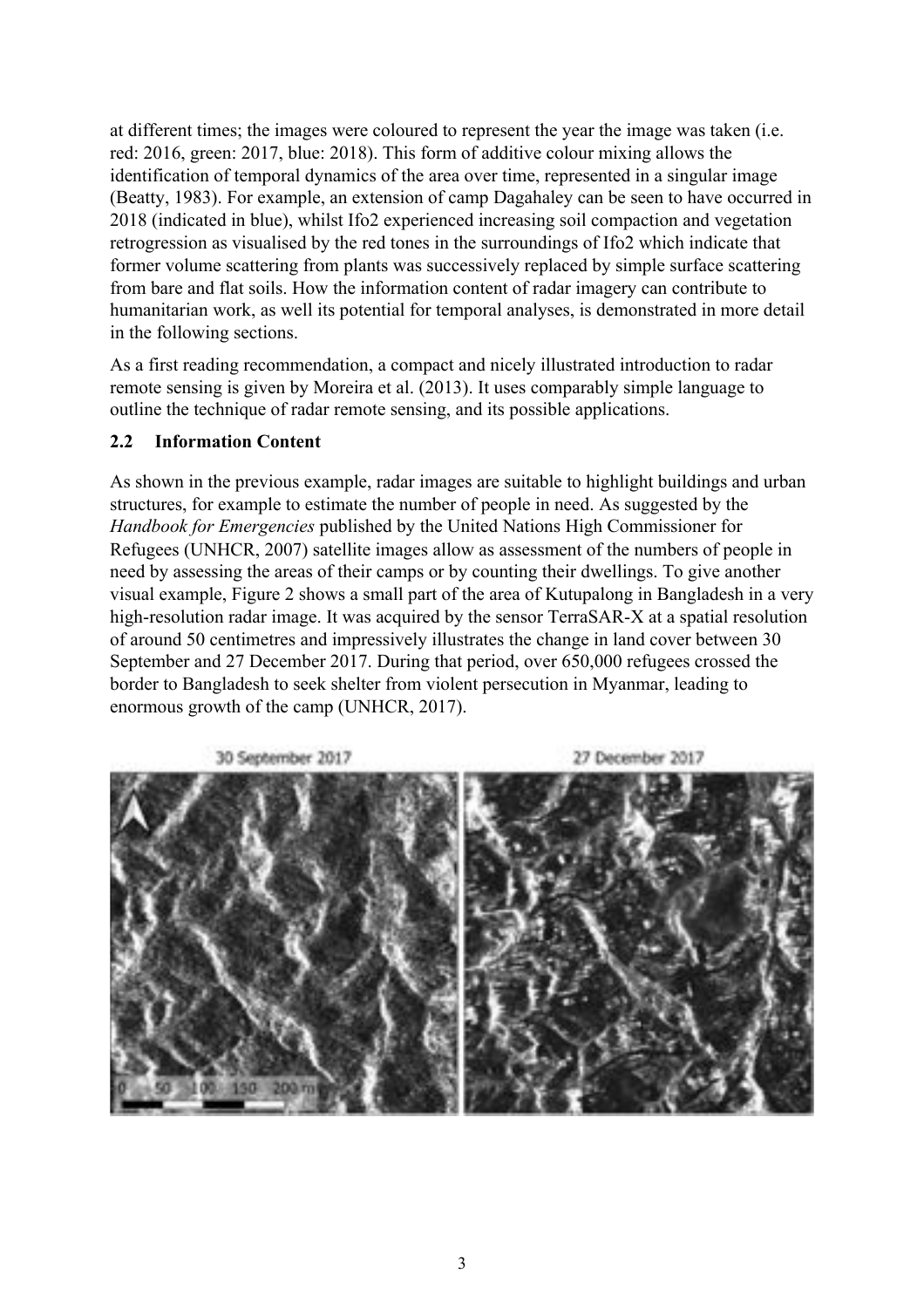Figure 2: Radar image of Kutupalong before (left) and after (right) the arrival of 650,000 refugees.

The maps document the construction of new shelters (rectangular bright shapes) in a previously forest-covered area (darker areas), as well as the development of a network of paths (black lines). However, it also demonstrates the downsides of radar imagery. The level of detail is often lower than that of optical imagery of the same resolution. This is due to noise-like patterns caused by signal interference or the 'speckle effect'. (Lee et al., 1994). Additionally, white linear features (mostly ranging from north to south) caused by steep slopes can make the visual interpretation difficult for people with little knowledge of the area. Lastly, small dwellings constructed from light or natural materials are sometimes hard to identify because they cause lesser radar backscatter. Still, observations like this contribute to a better understanding of camps and the dynamics of displacement, and help to assess the need for action.

While built-up objects are bright in radar imagery, water bodies are mostly black because only a small share of the signal is reflected back to the sensor. This is of great advantage for the mapping of surface waters as a resource, but also for the assessment of natural hazards. Figure 3 shows how emergency response can be assisted by radar imagery within a web-based platform. Cyan colours indicate flooded areas derived from Sentinel-1 data. As these images are openly available within a few hours after acquisition, such maps can be utilised for evacuation planning and logistics management. This is especially valuable as flooding is generally accompanied by thick cloud cover where optical data cannot be gathered.



Figure 3: Identification of flood extents (black and cyan) in Mozambique in March 2019 in an open and web-based image processing platform (Braun, 2019a).

Another example on the increased information content of radar images is given in Figure 4. It shows the nomad city of Kidal in eastern Mali and its surroundings. Many of the landforms and subsurface structures cause variations in backscatter intensity that can be used to identify structures, such as geological faults (as indicators for groundwater storage in crystalline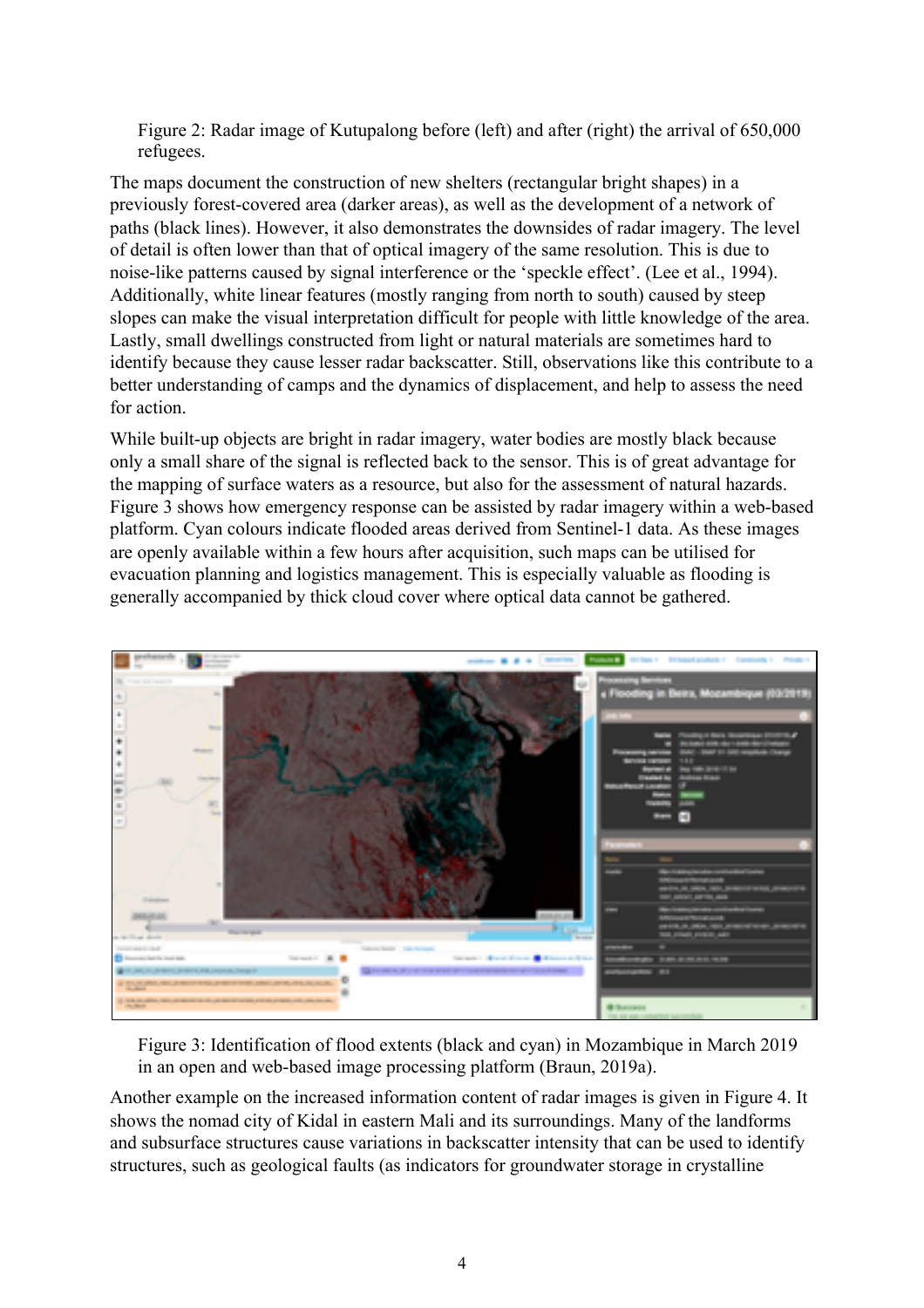basements), or buried channels that potentially carry water that can be extracted from shallow depths. Especially the areas and shapes of the wadis are clearly visible in red. The comparison with the geological map of this area (Figure 4 right) shows that the variations in radar backscatter intensity also correspond to the different geological formations that are useful for hydrological reconnaissance. These indications were partly provable by in-site geophysical measurements (Vanden Borre, 2011). For instance, different backscatter mechanisms retrieved from the radar imagery correlated with the depth of the wadis and the porosity of their sediments. In the case study, two areas were suggested (Figure 4 left, green rectangles) as new drilling sites for water extraction based on the analysis of measurements and interpretation of satellite data (Braun, 2019b, chapter 3.3.2). However, it has to be noted that such recommendations have to be validated in the field. At the time of writing, no information was available to indicate that drilling was conducted at these locations, and if the wells produced the expected amount of water. Only if such information is reported to the analysts, can existing approaches can be optimised and transferred into operational routines.



Figure 4: Comparison of optical (left), radar (middle) and geological map (right) images for structural mapping and groundwater exploration.

Reading recommendations:

- Practical aspects on the visual interpretation of radar images of refugee camps were demonstrated in an online document published by Astrium (2011) using the example of Dadaab in Kenya, a region hosting more than 350,000 displaced persons.
- It was shown by Braun (2019b) that freely available Sentinel-1 data can be used to map rural settlements, which were required for vaccination campaigns in Guinea. Using radar imagery resulted in nearly the same number of identified settlements than using optical imagery, which is often inconsistent regarding time of acquisition and image quality.
- The capabilities of microwaves to penetrate dry soils were already utilised in a humanitarian setting by Bouchardy (2005) who used radar imagery to identify moisture variations in sediments in the Darfur crisis to locate water resources. This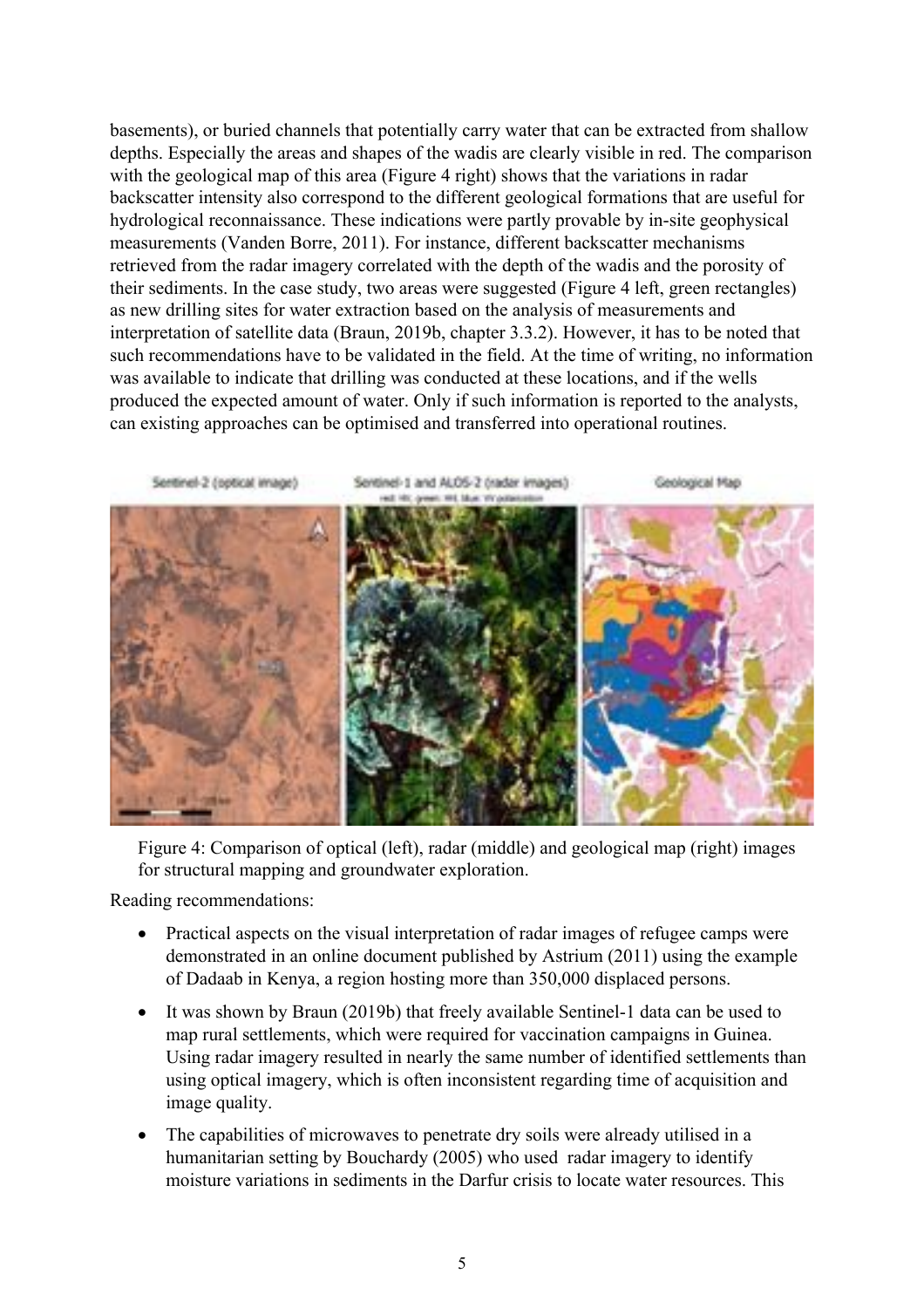directly assisted the UNHCR with planning and relocation of refugee camps.

• As one of the first researchers, Wegmüller et al. (2002) explain the benefits of radar data for rapid mapping, hazard mapping and thematic mapping in a humanitarian context.

### **2.3 Data Continuity and Time-Series Analyses**

Due to the independency from daylight or cloud cover, operational radar satellite missions deliver usable images at constant intervals. This makes radar satellite missions a reliable source of information over longer periods, and allows an understanding of historical events. Looking at imagery that tracks changes over time, facilitates the ability to identify points in time when specific events have occurred, for example when a building was demolished (Figure 5) or a certain area was flooded (Figure 6). This information is important for the management of camps and the planning of supply and humanitarian logistics. However, the interpretation of radar imagery requires on-site validation to ensure the information retrieved for entire camps is not biased by false interpretation of specific patterns. Unfortunately, humanitarian workers engaged in refugee camps are often busy with more important tasks, such as the provision of food and basic medical services (Braun, 2019b). Methods have to be established for continuous and time-effective feedback, such as the use of mobile devices, as proposed by Vinek et al. (2016).



Figure 5: Changes in camp Dagahaley visualised by a colour composite overlay (red: 08 June 2014, green: 30 June 2014, blue: 10 March 2015). Left image: Demolished (red and green) and newly constructed (blue) buildings. Middle: Logging of trees (indicated in yellow). Right: Expansion of the north-western camp outskirts by planting of vegetation around the households (indicated in blue) (Braun, 2019b).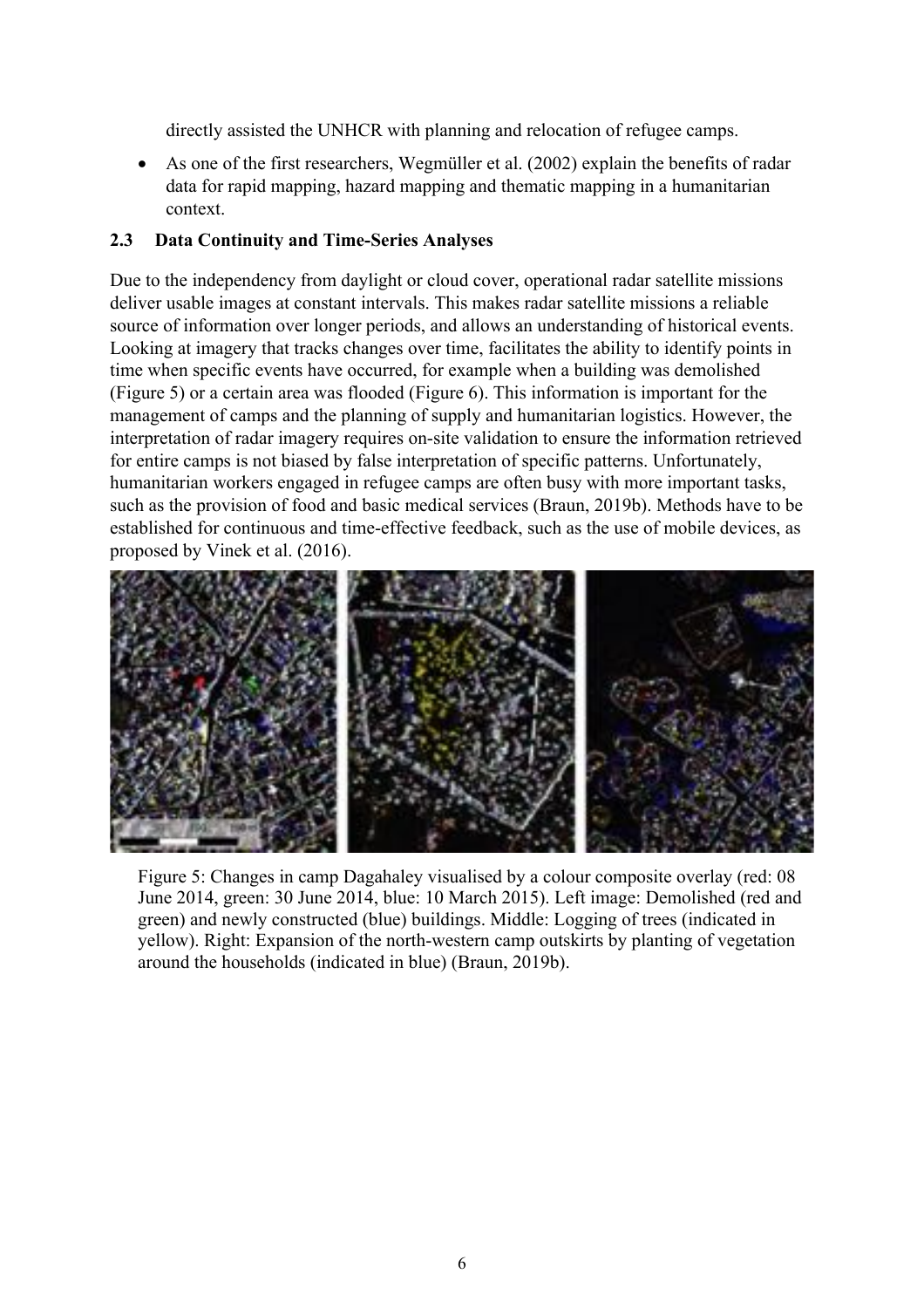

Figure 6: Road infrastructure in Gambella region, Ethiopia, as mapped from images of Sentinel-1. Blue areas indicate derived flood extents in May 2016 and September 2017 (Braun, 2019b).

Another advantage of archived images is the possibility to assess the situation of an area before a disaster has occurred, and compare it to a post-disaster imagery, as it was done in the flood-mapping example in Figure 3. This is applicable for natural hazards (earthquakes, floods, landslides), but also to systematically track ecosystem changes related to displaced persons. This is important to estimate the velocity of land degradation, the capacity of ecosystems, and the sustainable development of host communities (Jacobsen, 2002). In the example given in **Error! Reference source not found.**, land cover changes were assessed based on radar data at regular intervals for the area of Kutupalong (the case introduced in section 2.1) to measure the expansion of the camp and the retreat of forests.



Figure 7: Land-use changes in Kutupalong, Bangladesh, before and after the influx of over 650,000 arrivals, as measured by radar data (selection of three out of eleven analysed dates, Braun et al., 2019)

Due to pronounced rainy seasons, such regular time-series analysis was not possible utilising optical data. It is therefore important to develop routine analysis of radar imagery before emergency situations, such that the required information can be extracted quickly and enable a fast response.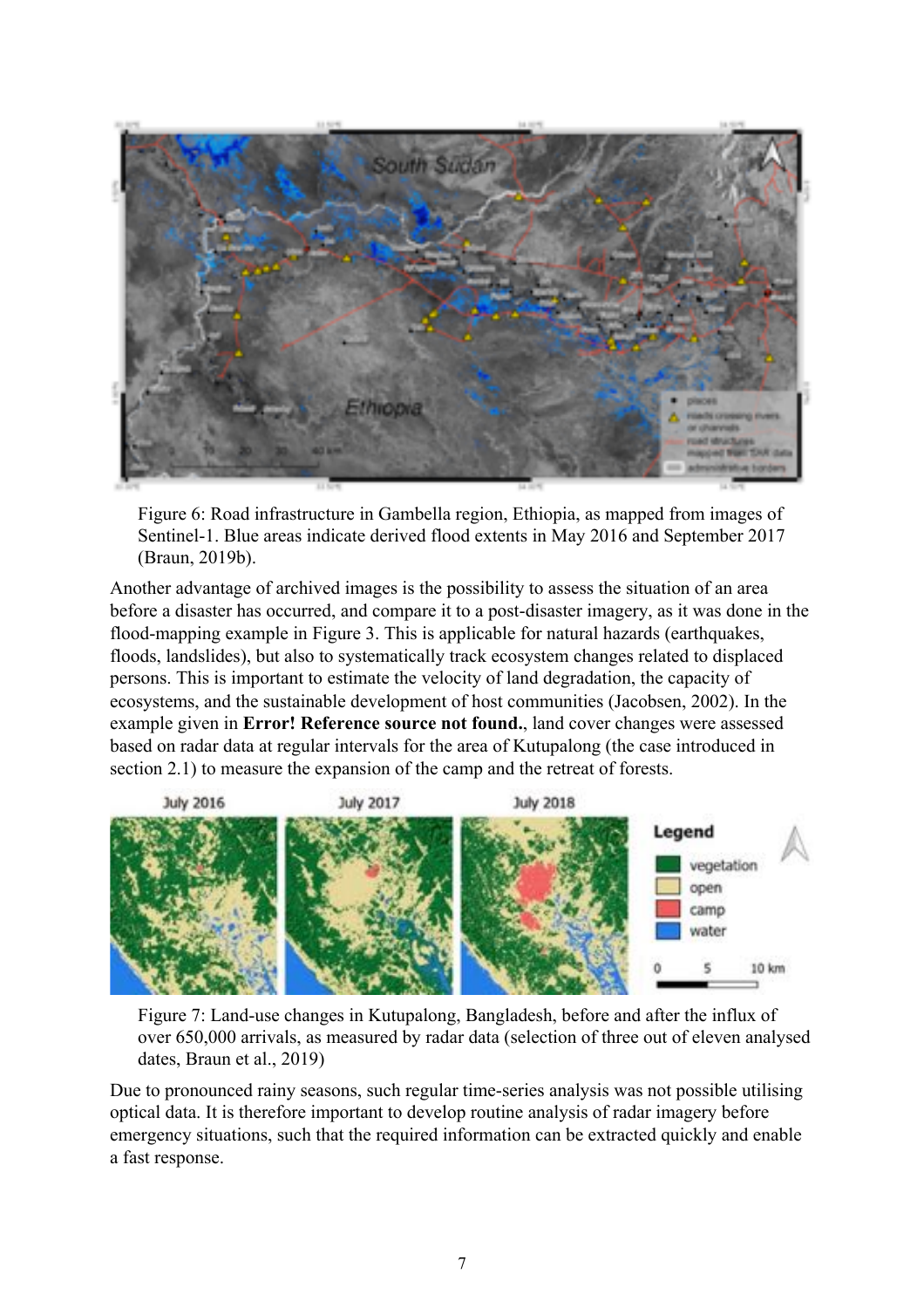Routine radar imagery analysis should be undertaken by both scientists or technicians and the users of any information products produced from imagery analysis on the humanitarian side. This ensures that the information products generated fulfil their exact needs, and that they understand the information they contain. Only if a product is useful, reliable, readable and transferable, can be implemented in operational frameworks (d'Oleire-Oltmanns et al., 2015). This also requires the data that these analysis routines are based on to be freely available and directly accessible. An example of this is the Sentinel-1 mission that delivers new radar imagery for most parts of the Earth every 6 days. This imagery is made available within 24 hours of general image capture, with priority area imagery being available within three hours post image capture (Potin et al., 2019). Frameworks for automated routines could be based on predefined data processors using scripting languages, such as python (Truckenbrodt et al., 2019) or graphic processing tools such as the Sentinel Application Platform (SNAP) which allows the users to apply minor adjustments according to the area and purpose of the captured imagery (ESA, 2019). In addition to technical automation, humanitarian organisations also require a knowledge management framework that allows all persons involved to exchange the latest findings and data products as well as prioritise crises and submitted information requests, as proposed by Zhang et al. (2002).

Reading recommendations:

- Flores-Anderson et al. (2019) published an open-access work on resource monitoring based on radar data with many hands-on examples and practical guidelines.
- The impacts of refugee camps on their environments were analysed in Kenya (Braun et al., 2016), Chad (Braun and Hochschild, 2017a) and Bangladesh (Braun et al., 2019) based on time-series of radar images to assess landscape changes over longer periods.
- Hardy et al. (2019) utilised time-series imagery produced by Sentinel-1 to locate water bodies suitable for mosquito breeding habitats in order to combat the spread of malaria in Zambia.
- Braun (2018) mapped damages on buildings in the city of Raqqa during the Syrian Civil War, to assist evacuation and clean-up efforts, and to record the time and severity of damage to assist tasks related to human rights protection and advocacy.

## **3 WHERE TO START?**

Radar remote sensing can be difficult to approach, as it is not as well documented as working with optical data. However, large advancements have been made in the last five years regarding data access, processing systems, and user documentation. But a potential user must be clear about his or her main intentions. If the visual interpretation of images is sufficient (e.g. for the quick assessment of camp areas, land use, current developments, or the verification of new encampments), online platforms such as the EO Browser (**Error! Reference source not found.**) allow for the search, display and combination of data of the most important operational missions (including Sentinel-1) free of charge for non-commercial use. Online platforms also allow for the generation of time-lapse videos of specific areas (Sentinel-Hub, 2019).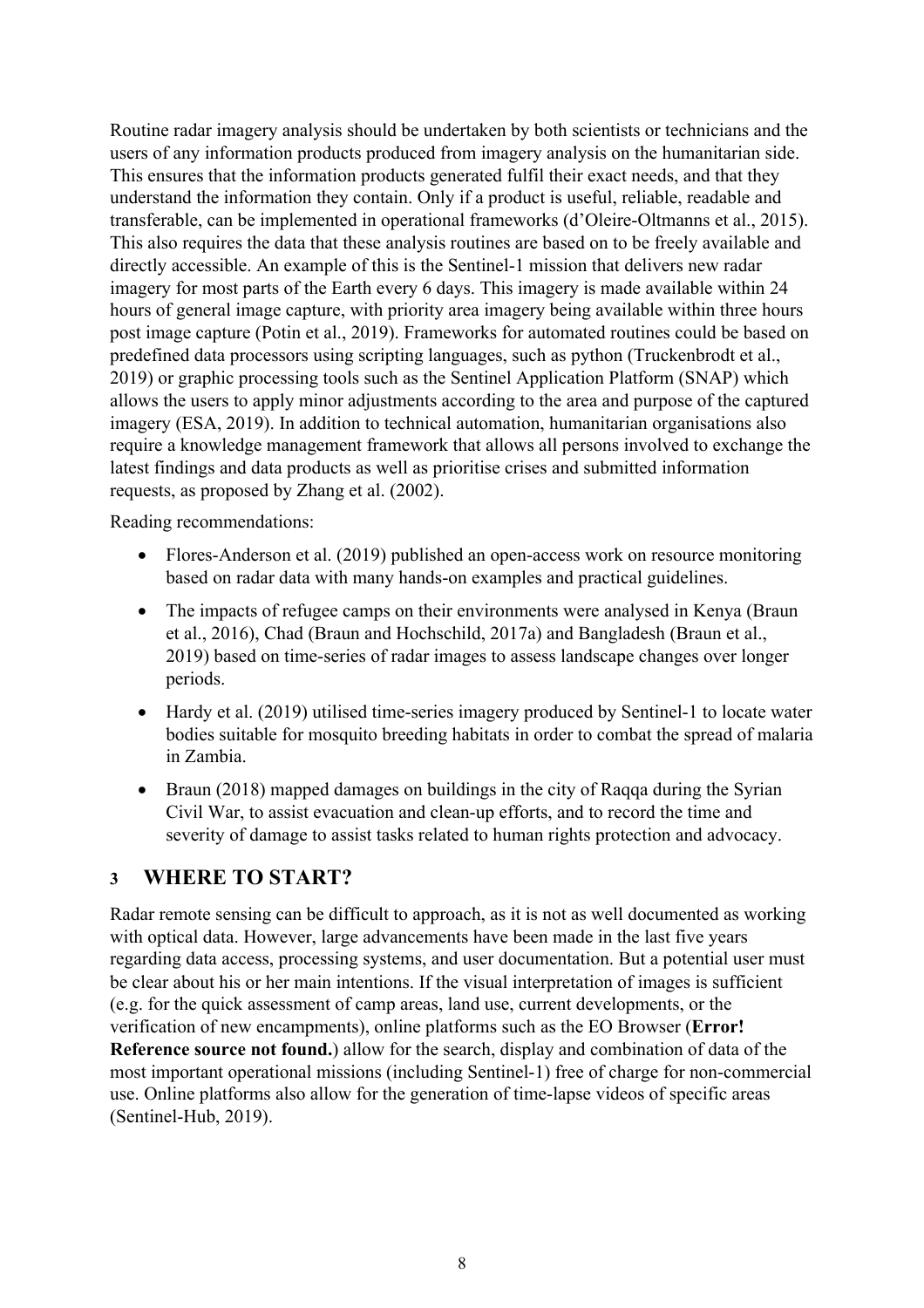

Figure 8: Online visualisation of Kutupalong in Bangladesh in the EO Browser. Optical imagery (left) and radar imagery of the same (right).

To reduce the risk of misinterpretation of the colours and patterns within radar images, it is recommended that the reader of the imagery understands the fundamental principles of radar backscatter mechanisms and its visual evaluation for humanitarian purposes. This fundamental knowledge can be acquired through short online courses on-site with expert instructors accompanied by self-tuition based on the various current tutorials and guidelines available (Betzin et al., 2019; Simms, 2019; Smith, 2012).

More advanced portals allow the application of fully prepared workflows to user-defined areas. For example, the map in Figure 3 was computed with the Geohazards Thematic Exploitation Platform (Terradue, 2019) within a couple of minutes. These portals are usually well documented and user friendly, and can be used within short time periods by users with little to no experience with data processing. These portals allow for the quick generation of results for sharing with colleagues via web browsers, within hours of an emergency occurring. These results should then contain value added information and be understandable by any humanitarian worker to avoid misinterpretation of the original radar imagery.

Users who are technically more experienced can also access and analyse Sentinel-1 data via the Google Earth Engine (Google, 2019) with custom scripts in JavaScript language. All these portals allow access to data without having to download the data. This is especially useful for workers in the field, as long as a stable Internet connection can be guaranteed.

The more traditional way to work with satellite imagery is to download the data and process it through local computers. This takes more time but provides more control over the data processing, and greater opportunity of varying input data, analysis tools, and the visualisation of the results. One of the most user-friendly and free of charge software solutions is the Sentinel Application Platform (SNAP) (ESA, 2019), accompanied by an up-to-date and plain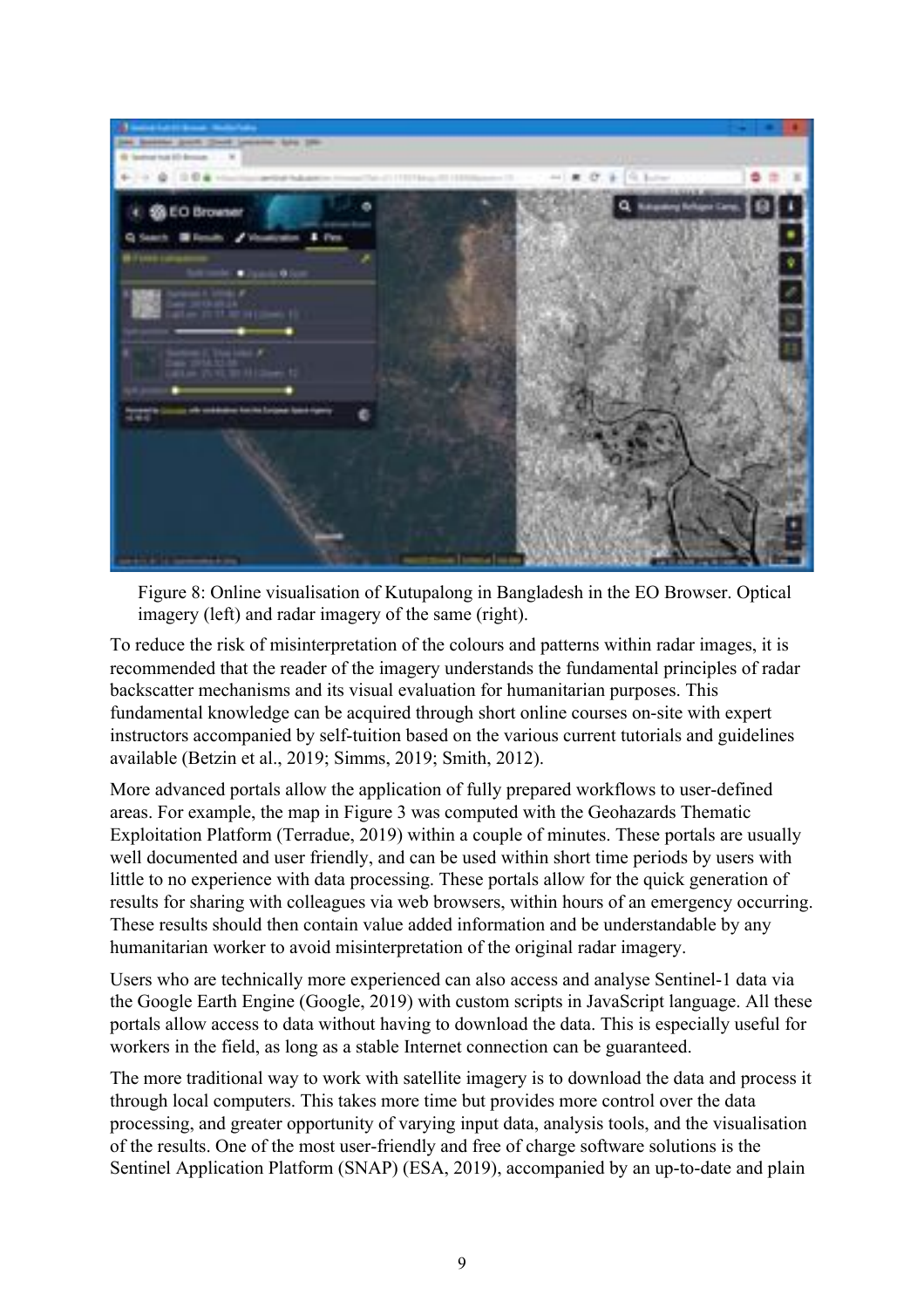tutorial of data sources and processing techniques given by Meyer (2019). It includes commercial satellite missions and their capabilities for revisiting time, coverage, and spatial resolution so users can compare and decide on a data source that meets their requirements. To fully understand and utilise the different steps of radar data processing and the output parameters requires more time, routine and experience. Depending on the technical experience of the user, this can range between a couple of weeks to several months.

Lastly, users from in the humanitarian field who are interested in working with radar data are encouraged to get in touch with the authors of the studies provided in this paper. Most researchers are open to new ideas and welcome invitations to discuss or to collaborate. Moreover, science needs information from the user side, especially in application-oriented fields like humanitarian aid. This not only includes feedback on the usability of proposed methods, but also the provision of field data for training and validation purposes (UNHCR, 2007). The sustainable transfer of developed approaches only works if they can be tested and successfully conduced in real use cases. Accordingly, technical innovation alone is not enough; there is a large need for stronger collaboration, inter-disciplinary discussion, and mutual teaching and learning (Braun, 2019b). Especially the risk of misinterpretation has to be mitigated through collaboration and capacity building to avoid improper use or the drawing of false conclusions. Otherwise, the current lack of confidence towards this underutilised methodology cannot be easily reverted. This paper hopes to initiate further discussion and contribution to a culture of exchange and data sharing, with solutions jointlydeveloped by scientists, companies, and humanitarian organisations.

# **4 ACKNOWLEDGEMENTS**

We thank the anonymous reviewers for their constructive suggestions to improve this manuscript and Emilia Wisniewski for editing the article. The Sentinel data shown in this paper was provided by the European Space Agency within the Copernicus Programme. TerraSAR-X data was provided by the German Aerospace Center (DLR) within the proposals LAN0625 and LAN2391.

## **5 REFERENCES**

Aschbacher, J 2017, 'ESA's Earth observation strategy and Copernicus', in Onoda, M & Young, OR (eds.) *Satellite Earth Observations and their impact on society and policy,*  Springer, Singapore, pp. 81–86.

Astrium 2011, Observation of Dadaab (Kenya) Refugee Camps with TerraSAR-X Radar Data, https://www.intelligence

airbusds.com/files/pmedia/public/r2337\_9\_201108\_astriumgeo\_terrasarx\_dadaab\_refugee\_ca mp.pdf

Beatty, JC, 1983 'Raster graphics and color', *The American Statistician,* vol. 37, no. 1, pp. 60–75.

Betzin, T, Barth, M & Berger, A 2019, SAR Tutor, viewed 12 December 2019, https:// sartutor-en.iosb.fraunhofer.de/

Bouchardy, JY 2005, 'Radar images and geographic information helping identify water resources during humanitarian crisis: the case of Chad/Sudan (Darfur) emergency', in *Global Monitoring for Sustainability and Security: Proceedings of the 31st International Symposium*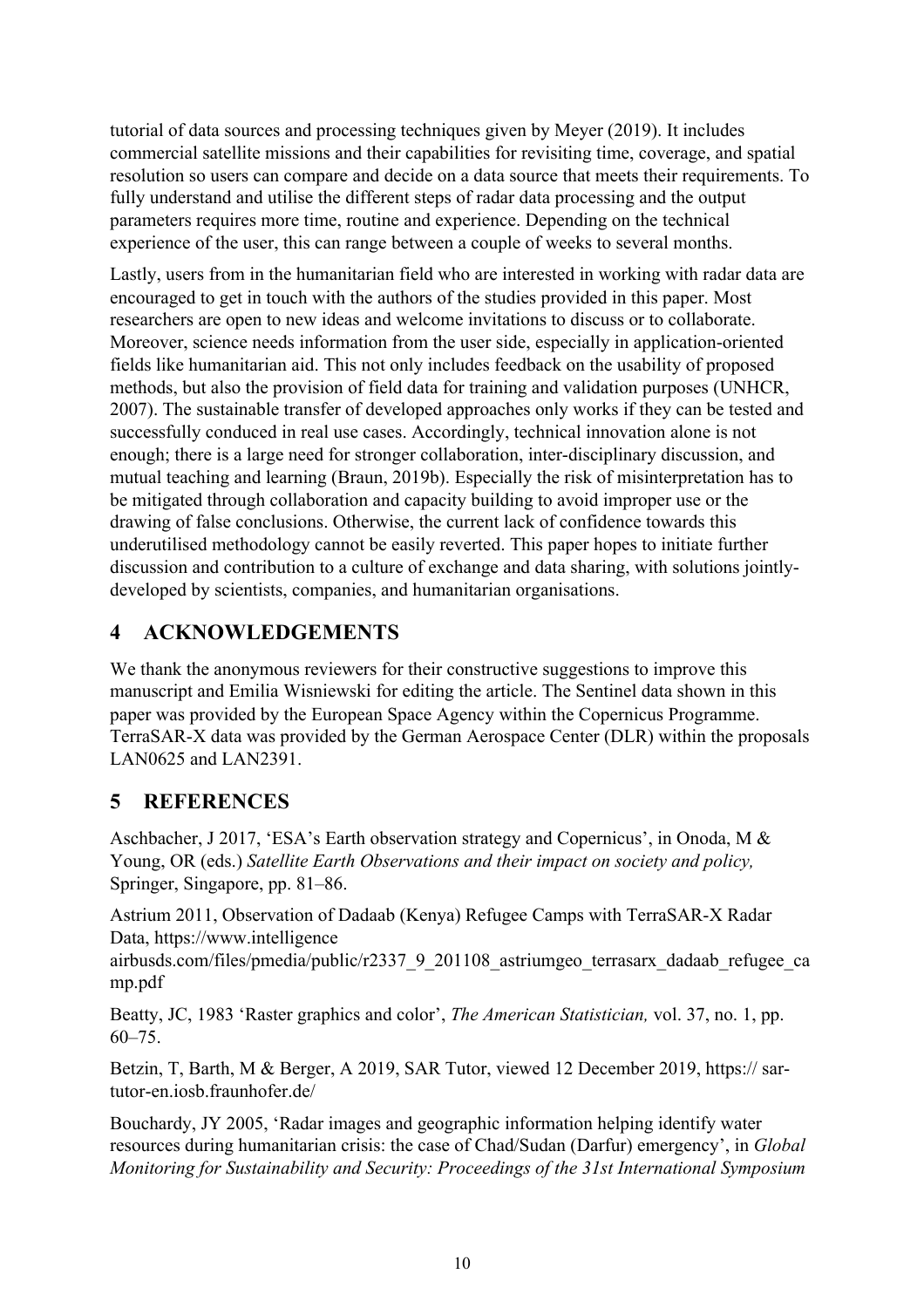*of Remote Sensing & the Environment,* St. Petersburg, Russia, pp. 20–24.

Braun, A, 2018 'Assessment of building damage in Raqqa during the Syrian civil war using time-series of radar satellite imagery', *Journal of Spatial Information Science*, no. , doi: 10.1553/giscience2018\_01\_s228.

Braun, A 2019a, Flooding in Beira, Mozambique (03/2019): Colour composite of pre-flood (13 March 2019) and post-flood (19 March 2019) backscatter intensity of Sentinel-1, Geohazards Thematic Exploitation Platform, viewed 15 September 2019, http:// bit.ly/Beira201903

Braun, A 2019b, 'Radar satellite imagery for humanitarian response: bridging the gap between technology and application', Dissertation, Eberhard Karls Universität Tübingen, viewed 6 September 2019, http://hdl.handle.net10900/91317

Braun, A, Fakhri, F & Hochschild, V 2019, 'Refugee camp monitoring and environmental change assessment of Kutupalong, Bangladesh, based on radar imagery of Sentinel-1 and ALOS-2', *Remote Sensing*, vol. 11, no. 17, pg. 2047.

Braun, A & Hochschild, V 2017a, 'A SAR-based index for landscape changes in African savannas', *Remote Sensing*, vol. 9, no. 4, pg. 359.

Braun, A & Hochschild, V 2017b, 'Potential and limitations of radar remote sensing for humanitarian operations', *Journal of Spatial Information Science*, no. 1, doi: 10.1553/giscience2017\_01\_s228.

Braun, A, Lang, S & Hochschild, V 2016, 'Impact of refugee camps on their environment a case study using multi-temporal SAR data', *Journal of Geography*, Environment and Earth Science International, vol. 4, no. 2, pp. 1–17.

d'Oleire-Oltmanns, S, Riedler, B, Pernkopf, L, Weinke, E & Lang, S 2015, 'Validation strategy for user-specific map products for the European Copernicus security service', *Journal for Geographic Information Science,* vol. 3, pp. 438-444

ESA 2019, 'Sentinel Application Platform (SNAP)', European Space Agency, viewed 15 September 2019, https:// step.esa.int/main/toolboxes/snap/

Flores-Anderson, AI, Herndon, KE, Thapa, RB & Cherrington, E (eds.) 2019, *The SAR Handbook: Comprehensive Methodologies for Forest Monitoring and Biomass Estimation*, Huntsville', AL, SERVIR Global Science Coordination Office, viewed 15 September 2019, doi: 10.25966/nr2c-s697

Google 2019, *Google Earth Engine: A planetary-scale platform for Earth science data & analysis*, viewed 15 September 2019, https://earthengine.google.com/

Hardy, A, Ettritch, G, Cross, D, Bunting, P, Liywalii, F, Sakala, J, Silumesii, A, Singini, D, Smith, M, Willis, T & Thomas, C 2019, 'Automatic detection of open and vegetated water bodies using Sentinel 1 to map African malaria vector mosquito breeding habitats', *Remote Sensing*, vol. 11, no. 5, pg. 593.

Jacobsen, K 2002, 'Livelihoods in conflict: the pursuit of livelihoods by refugees and the impact on the human security of host communities', International migration, vol. 40, no. 5, pp. 95–123.

Lang, S, Füreder, P, Kranz, O, Card, B, Roberts, S & Papp, A 2015 'Humanitarian emergencies: causes, traits and impacts as observed by remote sensing', in Thenkabail, P. S.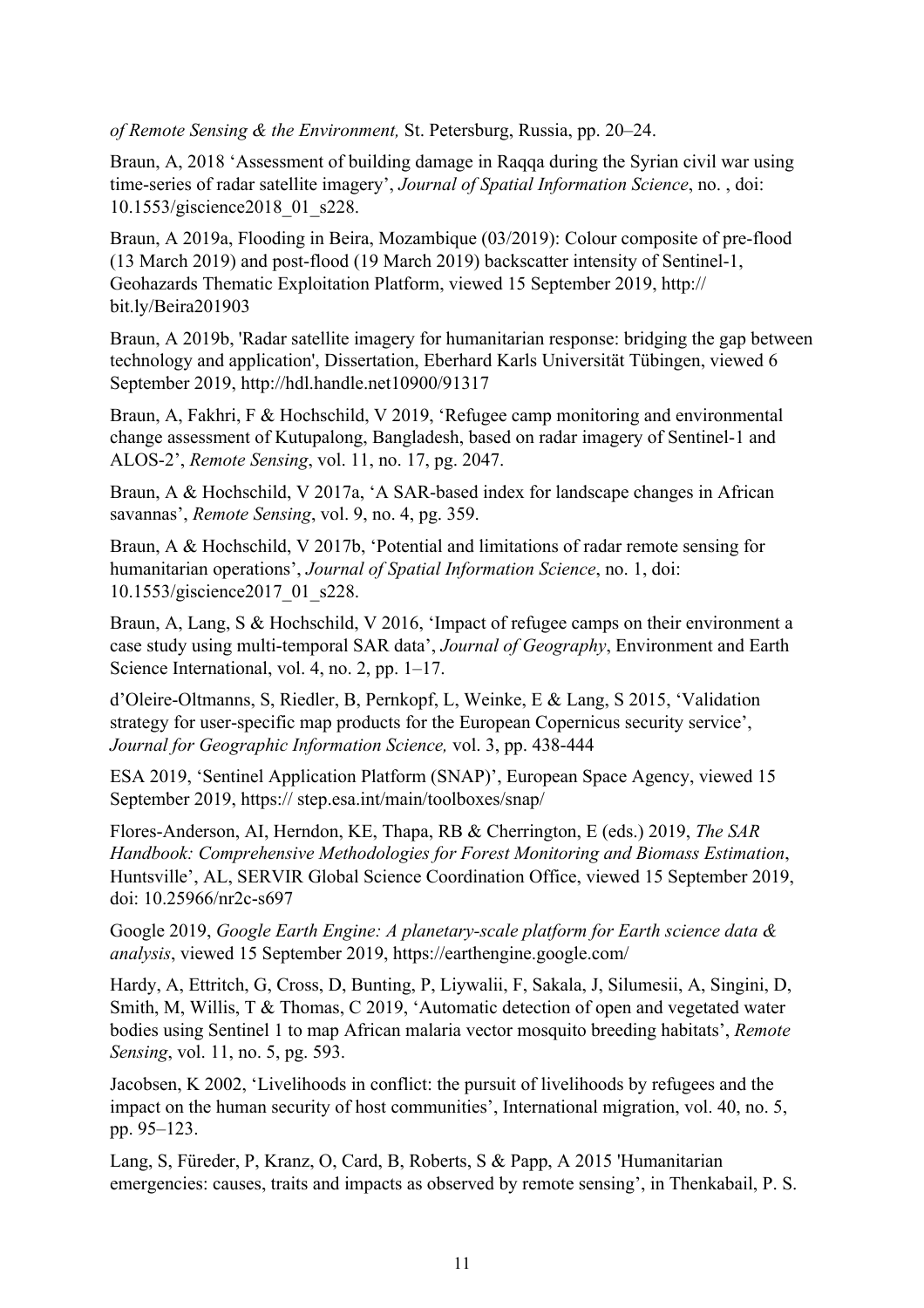(ed.) *Remote sensing of water resources, disasters, and urban studies*, CRC Press, pp. 483– 512.

Lee, JS, Jurkevich, L, Dewaele, P, Wambacq, P & Oosterlinck, A 1994, 'Speckle filtering of synthetic aperture radar images: a review', *Remote Sensing Reviews*, vol. 8, no. 4, pp. 313– 340.

Meyer, F 2019 'Spaceborne synthetic aperture radar:principles, data access, and basic processing techniques', in Flores-Anderson, AI, Herndon, KE, Thapa, RB & Cherrington, E (eds.) *The SAR Handbook: Comprehensive methodologies for forest monitoring and biomass estimation*, Huntsville, AL, SERVIR Global Science Coordination Office, pp. 21–44, viewed 15 September 2019, https://gis1.servirglobal.net/TrainingMaterials/SAR/SARHB\_FullRes.pdf

Moreira, A, Prats-Iraola, P, Younis, M, Krieger, G, Hajnsek, I & Papathanassiou, KP 2013, 'A tutorial on synthetic aperture radar', *IEEE Geoscience and Remote Sensing Magazine*, vol. 1, no. 1, pp. 6–43.

Potin, P, Rosich, B, Miranda, N, Grimont, P, Shurmer, I, O'Connell, A, Krassenburg, M & Gratadour, JB 2019, 'Copernicus Sentinel-1 constellation mission operations status', *International Geoscience and Remote Sensing Symposium*, Valencia, 2018, pp. 1547-1550, doi: 10.1109/IGARSS.2018.8517743.

Sentinel-Hub 2019, *EO Browser: powered by Sinergise with contributions from the European Space Agency*, viewed 15 September 2019, https://apps.sentinel-hub.com/eo-browser

Simms, EL 2019, *SAR image interpretation for various land covers: a practical guide*, 1st edition, CRC Press, Boca Raton, Florida.

Smith, RB 2012, *Introduction to interpreting digital radar images*, viewed 12 December 2019, https://www.microimages.com/documentation/Tutorials/radar.pdf

Terradue 2019, *The geohazard thematic exploitation platform (G-TEP),* viewed 15 September 2019, https://geohazards-tep.eu/

Truckenbrodt, J, Cremer, F, Baris, I & Eberle, J 2019, 'Pyrosar: a framework for large-scale sar satellite data proessing', *Proceedings of the Big Data from Space*, Munich, Germany, pp. 19–20.

UNHCR 2007, Handbook for Emergencies, 3rd edn, Genève, Switzerland, United Nations High Commissioner for Refugees.

UNHCR 2017, *Operational Update - Bangladesh: 26 December 2017*, Dhaka, Bangladesh, UNHCR Representation Office, viewed 15 September 2019, https://data2.unhcr.org/en/documents/download/61455

Vanden Borre, E 2011, *Schema directeur eau & assainissement ville de Kidal: Report of DDRK III*, Brussels.

Vinek, E, Mukahhal, S & Cottray, O 2016, 'Mobile data collection: interoperability through new architecture', *Journal of Conventional Weapons Destruction*, vol. 20, no. 2, p. 9-11.

Wegmüller, U, Wiesmann, A, Strozzi, T & Werner, C 2002, 'ENVISAT ASAR in disaster management and humanitarian relief', *IEEE International Geoscience and Remote Sensing Symposium*, pp. 2282–2284.

Zhang, D, Zhou, L & Nunamaker Jr, JF 2002, 'A knowledge management framework for the